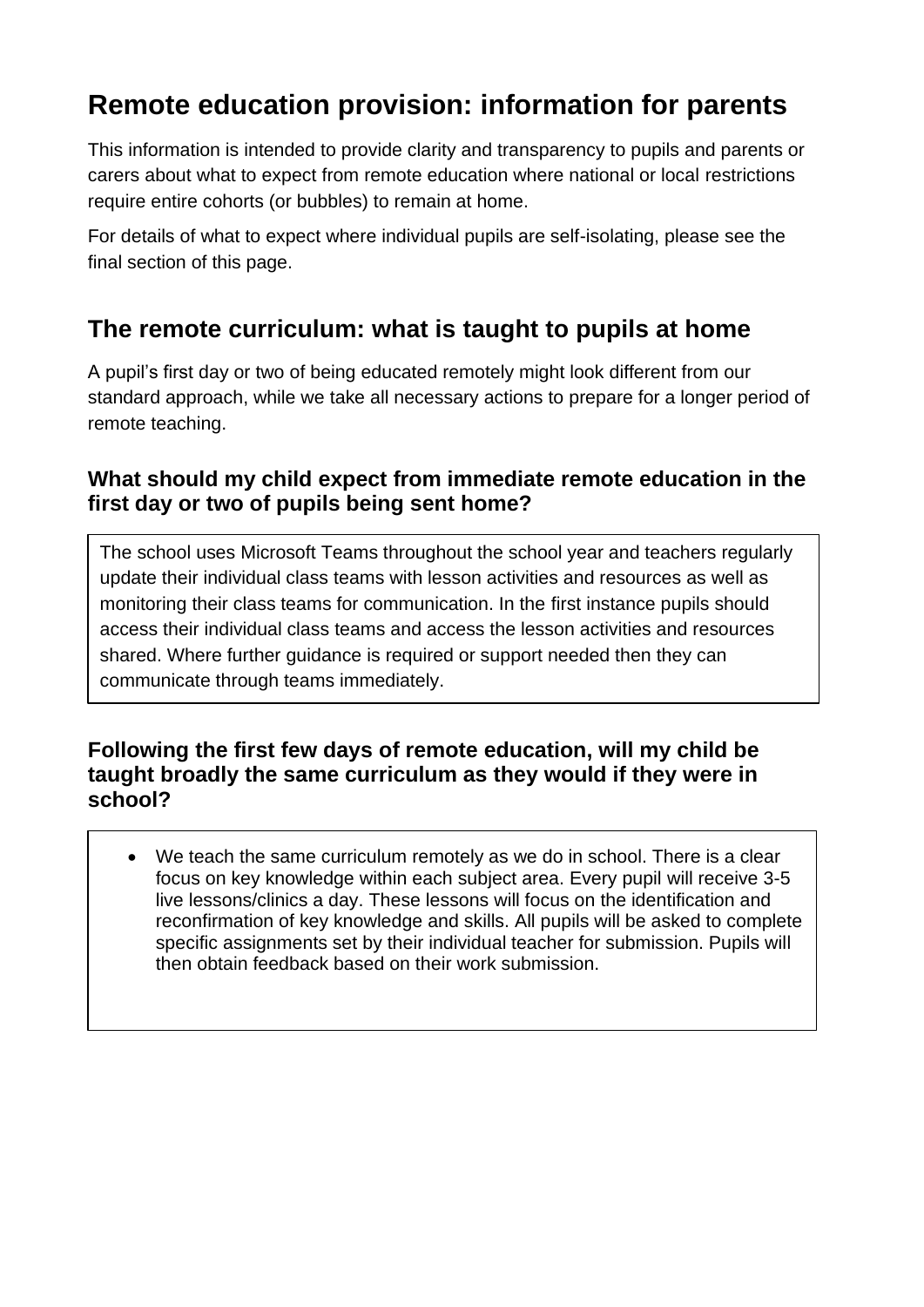## **Remote teaching and study time each day**

### **How long can I expect work set by the school to take my child each day?**

We expect that remote education (including remote teaching and independent work) will take pupils broadly the following number of hours each day:

| Key Stage 3 and 4 | 5-6 hours each day |
|-------------------|--------------------|
|-------------------|--------------------|

## **Accessing remote education**

#### **How will my child access any online remote education you are providing?**

All online remote education will be delivered using Microsoft Teams. This will be through a combination of live teaching and individual assignments set by class teachers.

### **If my child does not have digital or online access at home, how will you support them to access remote education?**

We recognise that some pupils may not have suitable online access at home. We take the following approaches to support those pupils to access remote education:

- Laptops will be lent to pupils where they do not have access to a device. Parents/carers can request this support by emailing [langley.homelearning@taw.org.uk](mailto:langley.homelearning@taw.org.uk)
- Devices to support access to the internet such as routers or dongles can be requested by parents by emailing the school at [langley.homelearning@taw.org.uk.](mailto:langley.homelearning@taw.org.uk)The parent/carer will then need to provide information to the school in order for them to request a device. Parents/carers can request a temporary mobile data increases in certain circumstances by providing specific details to the school please visit the [Increasing Data](http://www.telfordlangleyschool.co.uk/news-and-events/latest-news/increasing-data-allowances/)  [Allowances](http://www.telfordlangleyschool.co.uk/news-and-events/latest-news/increasing-data-allowances/) page on the school website for more details.
- In extenuating circumstances a paper based pack can be requested by emailing [langley.homelearning@taw.org.uk](mailto:langley.homelearning@taw.org.uk) however the school will work to support parents accessing learning digitally wherever possible.
- Paper based work can be collected and handed in to the main school office when completed and will then be passed to the relevant subject teacher.
- A school placement will be reserved for any pupil who is unable to access home learning in line with [Government guidance.](https://www.gov.uk/government/publications/coronavirus-covid-19-maintaining-educational-provision/guidance-for-schools-colleges-and-local-authorities-on-maintaining-educational-provision)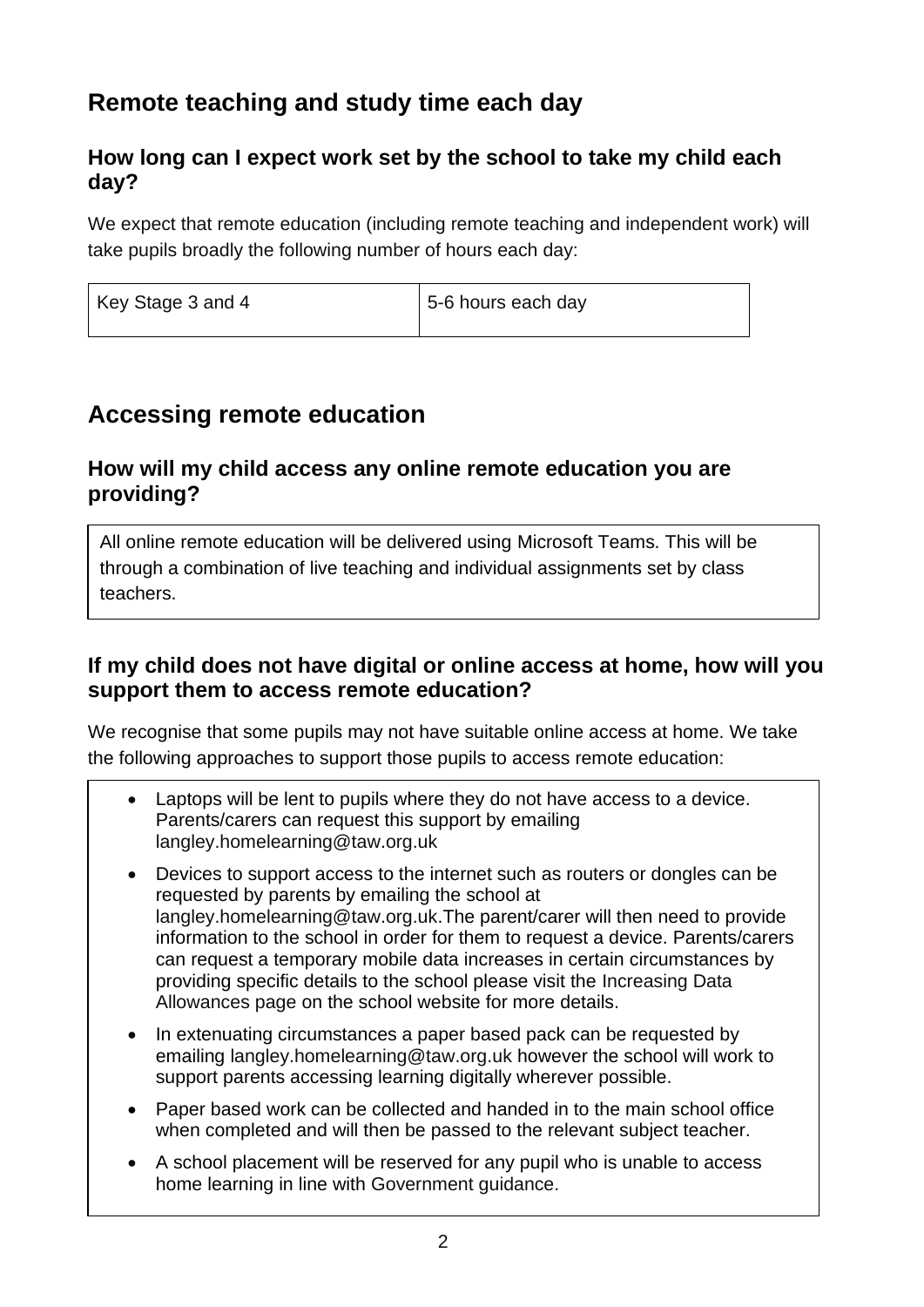### **How will my child be taught remotely?**

We use a combination of the following approaches to teach pupils remotely:

- **Live teaching (online sessions)** All pupils will receive 3-5 live sessions each day.
- **Online assignments**  All pupils receive assignments from class teachers.
- **Recorded teaching** (e.g. Oak National Academy lessons, video/audio recordings made by teachers) – These will be shared via teams.
- **Printed paper packs produced by teachers** (e.g. workbooks, worksheets) These will be made available when requested.
- **Commercially available websites supporting the teaching of specific subjects or areas, including video clips or sequences** – The school uses a range of external sites to support learning in each subject – links are provided on teams as well as the school website

## **Engagement and feedback**

#### **What are your expectations for my child's engagement and the support that we as parents and carers should provide at home?**

In this section, please set out briefly:

- Pupils are expected to engage fully in all the live teaching sessions and complete all of the tasks and assignments set through teams.
- Parents/carers are required to support the school by doing the following
	- o Emailing the school to let us know if they need a device to access Microsoft Teams or need technical support from the school to help their child access the remote learning resources by emailing [langley.homelearning@taw.org.uk](mailto:langley.homelearning@taw.org.uk)
	- o Ensuring their child follows the schools [online learning expectations](http://www.telfordlangleyschool.co.uk/assets/20202021updates/onlinelearningexpectationsnov2020.pdf) when using Microsoft Teams.
	- o Ensuring their child attends all of the live sessions and spends between 5-6 hours per day engaging in the remote learning provided by the school.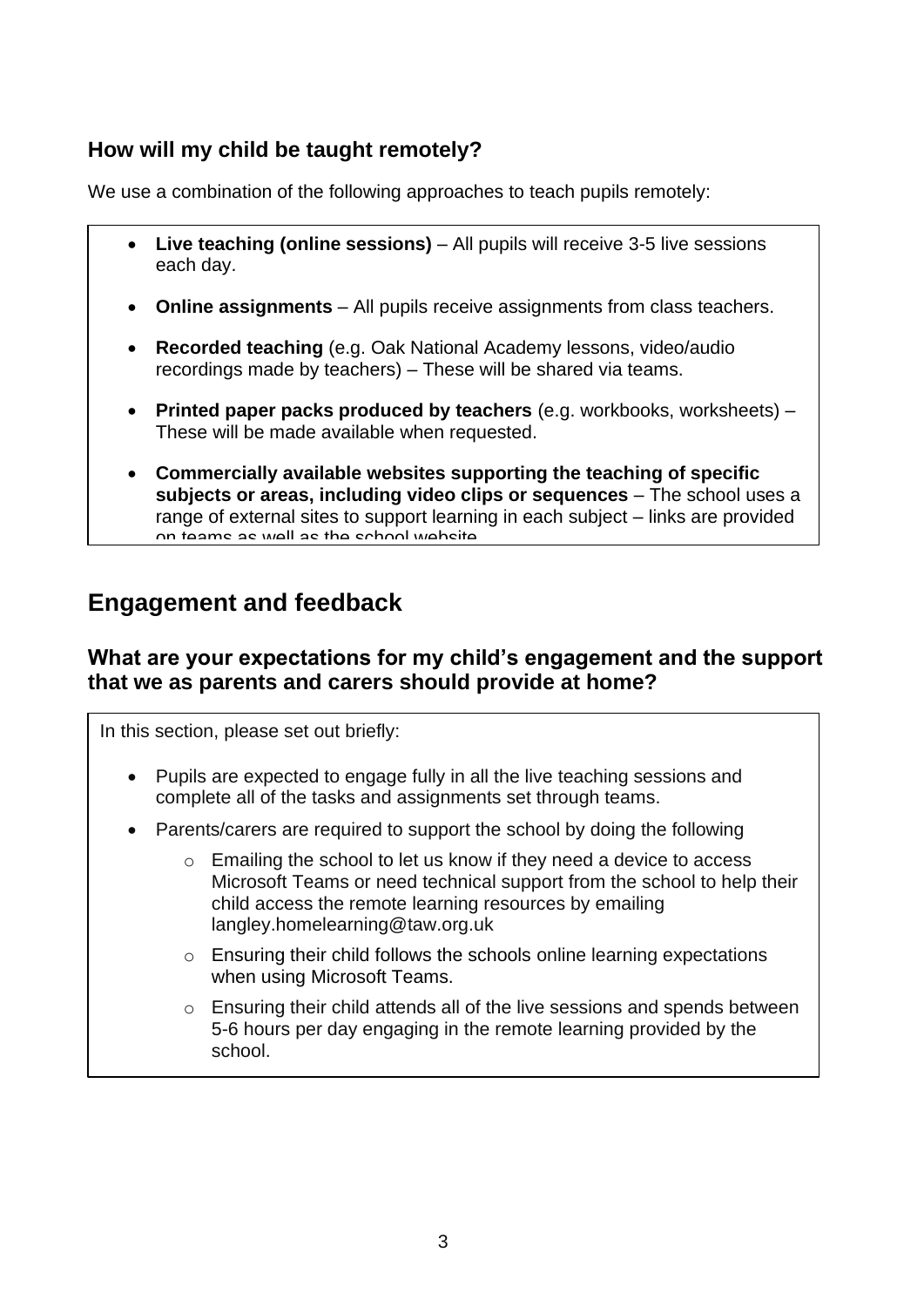### **How will you check whether my child is engaging with their work and how will I be informed if there are concerns?**

In this section, please set out briefly:

- Engagement in live sessions will be monitored through a register and contact will be made home daily to support engagement with remote learning to all pupils not accessing remote learning.
- Support will be provided by the pastoral team to parents and pupils in order to overcome any barriers in accessing the remote provision. All Parents will receive regular phone and text communication from the school. The school reserves the right to request pupils attend school where appropriate in line with government guidelines and parental support.

### **How will you assess my child's work and progress?**

Feedback can take many forms and may not always mean extensive written comments for individual children. For example, whole-class feedback or quizzes marked automatically via digital platforms are also valid and effective methods, amongst many others. Our approach to feeding back on pupil work is as follows:

In this section, please set out briefly:

- Knowledge and understanding will be checked during live sessions and pupils will receive feedback on the assignments completed once submitted. In many cases general feedback and support will be provided through subject channels in teams allowing ongoing communication between pupils and subject staff.
- Where pupils submit assignments they will receive feedback at least once for the assignment in teams. This feedback may take a variety of forms such as written feedback, automatic feedback or verbal feedback in live sessions.

## **Additional support for pupils with particular needs**

#### **How will you work with me to help my child who needs additional support from adults at home to access remote education?**

We recognise that some pupils, for example some pupils with special educational needs and disabilities (SEND), may not be able to access remote education without support from adults at home. We acknowledge the difficulties this may place on families, and we will work with parents and carers to support those pupils in the following ways: